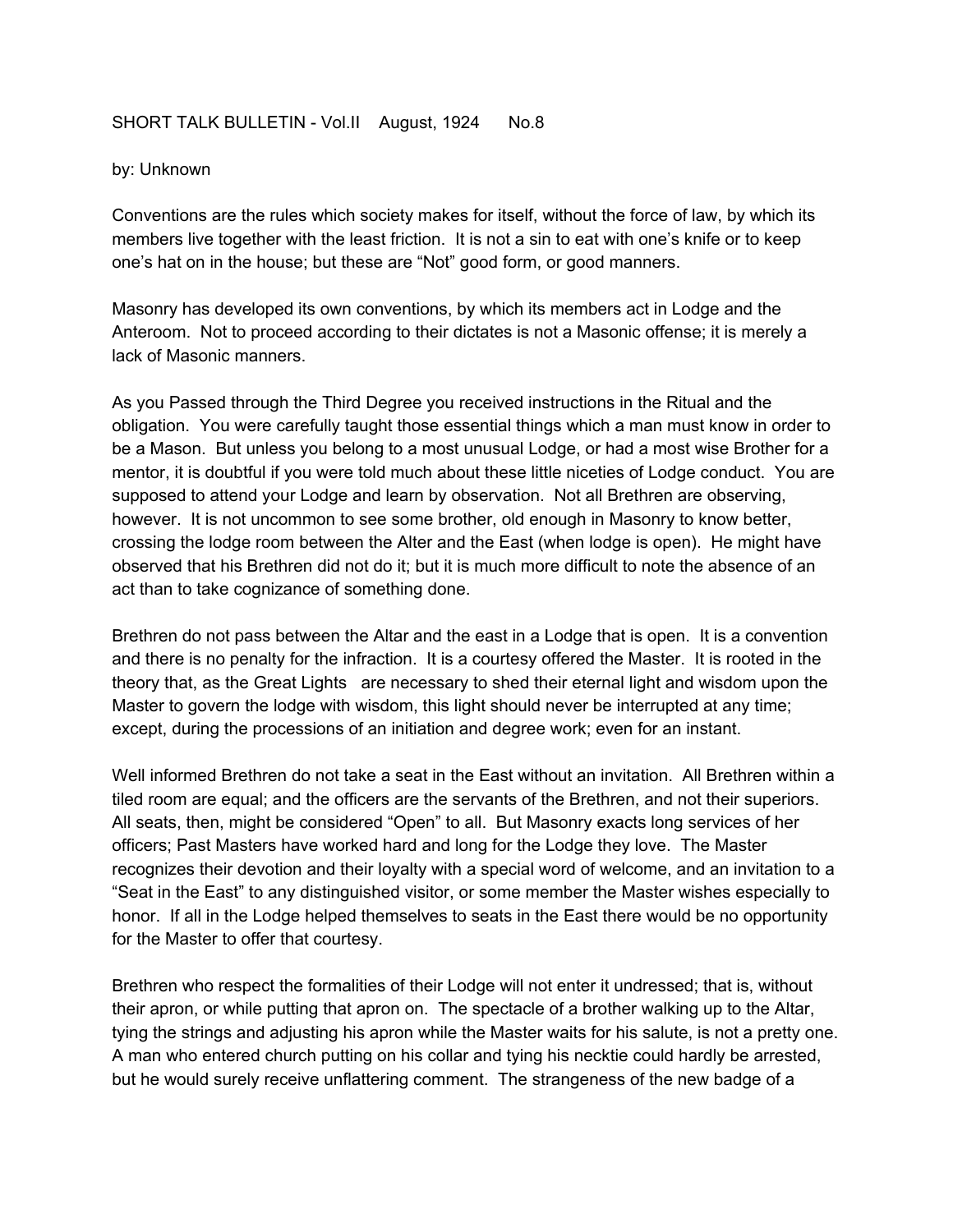Mason and unfamiliarity with its meaning cause many to forget that it is as important to a Mason in lodge as clean clothing, properly adjusted is to a man in the street.

The Worshipful Master in the East occupies the most exalted position within the gift of the lodge. A lodge which does not honor its Master, not because of what he himself may be, but on account of the honor given him, is lacking in Masonic courtesy. The position he occupies, not the man, must be given the utmost respect, if the traditions of the Fraternity are to be observed.

It is, therefore, to the Master, not to John Smith who happens to be the Master, that you offer a salute when you enter or retire from your lodge, or any lodge. Like any other salute, this may be done courteously and as if you meant it, or perfunctorily as if you did not care. The man who puts one finger to his hat brim when he speaks to a woman on the street compares poorly with his well brought up neighbor who lifts his hat. Taking the hat off is the modern remains of the ancient custom of knights who removed their helmets in the presence of those they felt their friends, and thus, before those they wished to honor by showing that they trusted them. A man removes his hat before a woman to show his respect. Touching the brim is a perfunctory salute. Similarly, the salute to the Master is your renewed pledge of fealty and service, your public recognition before all men, or your obligation. It is performed before the Master and the Altar to show him your veneration for his authority, your respect for all that for which he stands. To offer your salute as if you were in hurry, too lazy to properly make it, or bored with its offering, is to be, Masonically, a boor.

A man in lodge is the servant of his Brethren, if he engages in any lodge activity. Servants stand in the presence of their superiors. therefore, no Mason sits while speaking, whether he addresses an officer or another brother. This does not refer to conversation on the benches during refreshment, but to discussion on the floor during a business meeting.

During the refreshment the Master relinquishes the gavel to the Junior Warden in the South, which becomes, for the time being, constructively the East. All that has been said about the respect due the Master in the East applies now to the Junior Warden in the South.

It is illegal to enter or leave the room during a ballot; it is discourteous to leave during a speech, or during a degree, except at the several natural periods which end one section and begin another.

Smoking is permitted in some lodge rooms during the business meeting. Alas, there are some which do not interdict it during a degree! You will, or course, be governed here by the custom of your own lodge, although it is to be hoped you will never lend the weight of your opinion toward establishing the custom of smoking during the solemn ceremonies of a degree. unless, indeed, you would like to smoke in church!

A courteous brother does not refuse a request made in the name of the lodge. There are three duties which devolve upon the membership which are too often "the other fellow's business."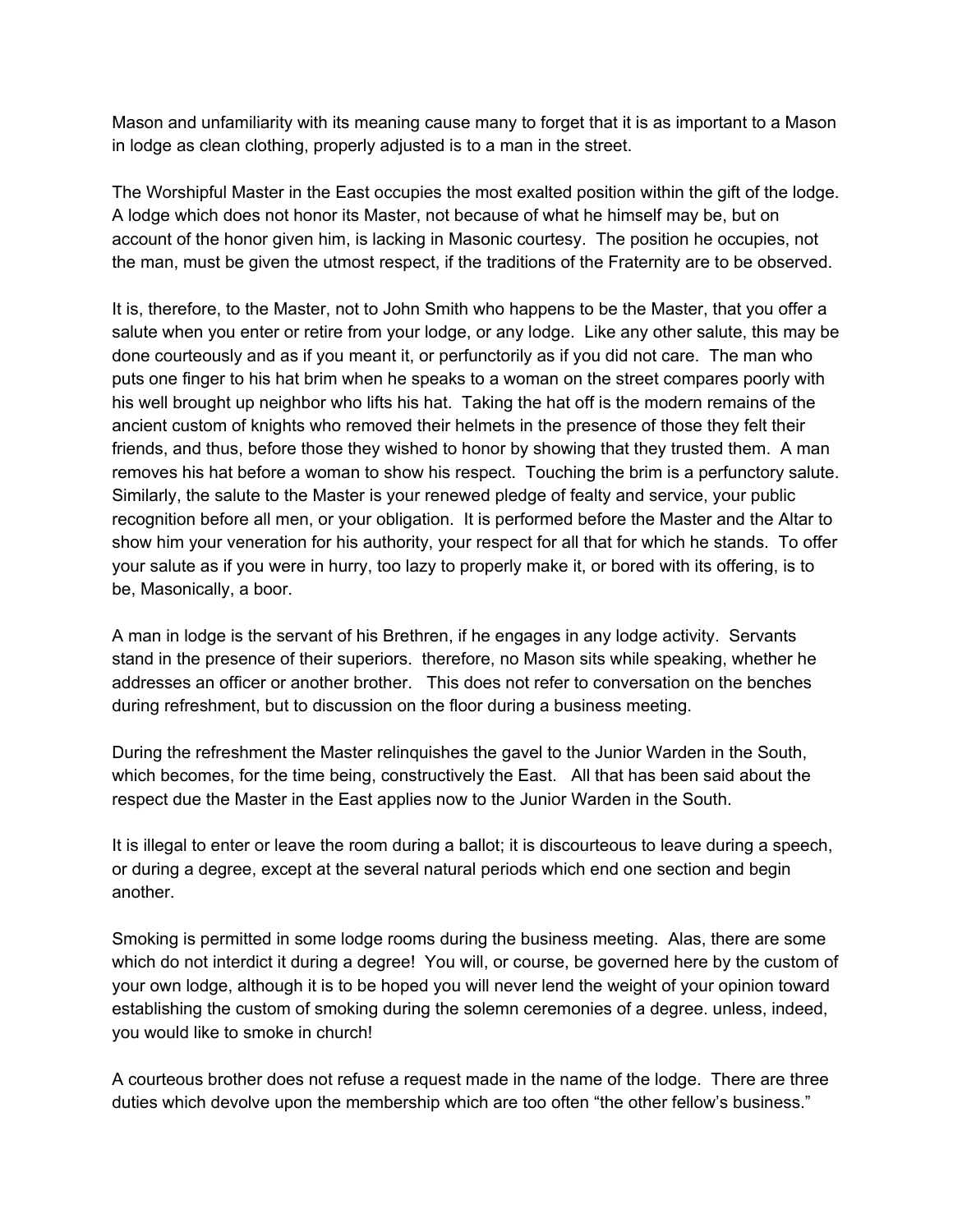Every lodge at some time has a knock upon the door from some visiting brother. This requires the services of two brethren from the lodge in the examination committee. Some one has to do that work. To decline it, on any ground whatever, is discourteous to the Master, to whom you have said, in effect, "I don't want to do my share; let George do it. I just want to sit here and enjoy myself while other fellows do the work."

A degree cannot properly be put on without the services of conductors. When you are assigned such a piece of work, it is not Masonic courtesy to refuse, for the same reasons given above. And if you are selected as a member of the Fellowcraft Team in the Master Mason degree, the only excuse for not accepting is that of physical disability. Like other matters herein spoken of, refusal here is not a Masonic offense. Neither is it a legal offense to drink from a finger bowl, seat yourself at the table before your hostess, or spit on your host's parlor floor! But the convention of good manners is what makes society pleasant, and Masonic good manners make lodge meetings pleasant.

One does not talk in church. God's House is not for social conversation; it is for worship and the learning of the lesson of the day. A good Mason does not talk during the conferring of a degree. The lodge room is then a Temple of the Great Architect of the Universe, with the brethren working therein doing their humble best to make better stones for His spiritual Temple. Good manners as well as reverence dictate silence and attention during the work; officers and degree workers cannot do their best if distracted by conversation, and the irreverence cannot help but be distressing to the candidates.

There is a special lodge courtesy to be observed in all debates to any motion. One speaks to the Master; the Master is the lodge. One does not turn one's back on him to address the lodge without permission from him. One stands to order when addressing the chair; customs differ in various jurisdictions as to the method of salute, but some salute should always be given when addressing the Master. The spectacle of two brethren on their feet at the same time, arguing over a motion, facing each other and ignoring the Master, is not one which any Master should permit. But it is also one which no Master should have to prevent!

Failure to obey the gavel at once is a grave discourtesy.

The Master is all powerful in the lodge. He can put or refuse to put any motion. He can rule any brother out of order on any subject at any time. He can say what he will, and what he will not, permit to be discussed. Brethren who think him unfair, arbitrary, unjust, or acting illegally have redress; the Grand Lodge can be appealed to on any such matter. But, in the lodge, the gavel, the emblem of authority, is supreme. When a brother is rapped down, he "Should" obey at once, without further discussion. It is very bad manners to do otherwise; indeed, it is close to the line between bad manners and a Masonic offense.

Failure to vote on a petition is so common in many jurisdictions that it may be considered stretching the list to include it under a heading of lodge discourtesies. In smaller lodges the